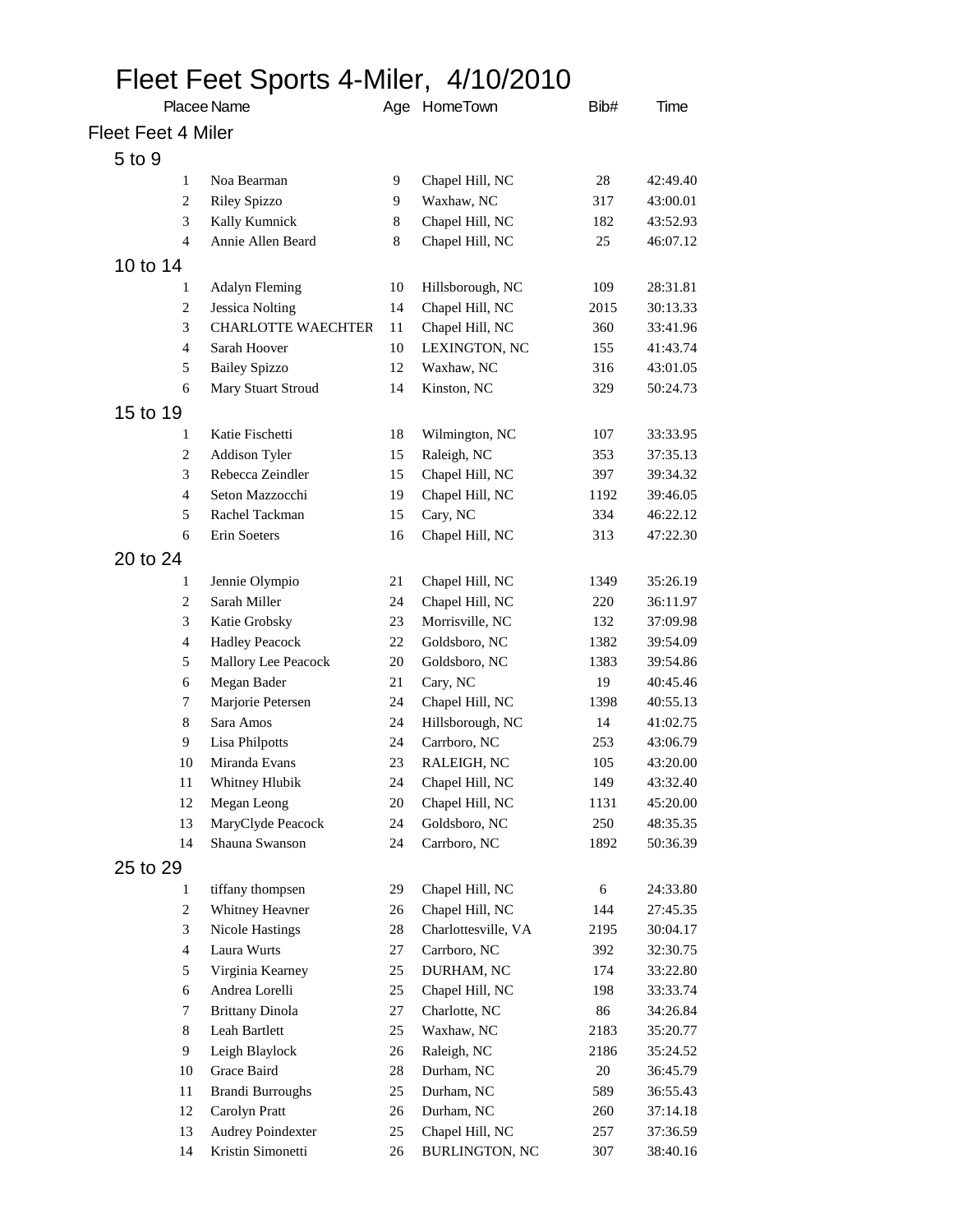| 15             | Erin Kollofski            | 28     | Durham, NC        | 2013 | 38:59.11   |
|----------------|---------------------------|--------|-------------------|------|------------|
| 16             | Lauren Jones              | 28     | Washington, NC    | 169  | 39:31.43   |
| 17             | Jenelle Ezcurra           | 25     | Carrboro, NC      | 106  | 39:38.36   |
| 18             | Carrie Coleman            | 29     | Raleigh, NC       | 2003 | 39:47.92   |
| 19             | Erin Starr                | 29     | High Point, NC    | 322  | 40:56.93   |
| 20             | Maria Marrufo             | 29     | Durham, NC        | 202  | 41:00.11   |
| 21             | Jennifer Phillips         | 27     | Cary, NC          | 252  | 41:07.05   |
| 22             | Jennifer Bolanos          | 26     | DURHAM, NC        | 38   | 41:46.70   |
| 23             | Rebecca Dickenson         | 26     | DURHAM, NC        | 84   | 42:17.17   |
| 24             | Jessica Duncan            | 27     | Harmony, NC       | 95   | 42:40.82   |
| 25             | Kimberly Coggan           | 25     | Carrboro, NC      | 63   | 43:30.90   |
| 26             | emily dondero             | 25     | Pittsboro, NC     | 738  | 43:50.34   |
| 27             | Darcie Martin             | 25     | Chapel Hill, NC   | 205  | 44:07.36   |
| 28             | Amy Stevens               | 29     | Chapel Hill, NC   | 324  | 44:14.55   |
| 29             | Sally Salib               | 28     | Arlington, VA     | 1857 | 44:18.36   |
| 30             | Morgan Cameron            | 27     | Chapel Hill, NC   | 50   | 44:30.91   |
| 31             | Erin Dullaghan            | 29     | Durham, NC        | 93   | 45:32.97   |
| 32             | <b>Allison Jones</b>      | 28     | Raleigh, NC       | 167  | 46:56.27   |
| 33             | Helene Jernigan           | 28     | CARY, NC          | 1861 | 47:53.04   |
| 34             | Ashley McGirr             | $28\,$ | Raleigh, NC       | 210  | 48:14.12   |
| 35             | Danielle Stolfi           | 25     | Chapel Hill, NC   | 325  | 49:12.09   |
| 36             | <b>Brittany Mortensen</b> | 25     | Chapel Hill, NC   | 230  | 49:40.53   |
| 37             | Stephanie Padrick         | 27     | Apex, NC          | 247  | 50:51.49   |
| 38             | Felicia Gibson            | 29     | Durham, NC        | 121  | 53:37.65   |
| 39             | Karen Patterson           | 26     | Randleman, NC     | 249  | 53:42.28   |
| 40             | Jennifer Welch            | $28\,$ | Greensboro, NC    | 375  | 55:05.52   |
| 41             | Whitney Ward              | 26     | Baltimore, MD     | 1690 | 55:33.99   |
| 42             | Christina McKoy           | 25     | Gardner, NC       | 1853 | 1:03:22.64 |
| 43             | <b>KELSI WILSON</b>       | 29     | Pittsboro, NC     | 2214 | 1:03:55.68 |
| 30 to 34       |                           |        |                   |      |            |
|                |                           |        |                   |      |            |
| 1              | sarah king                | 32     | RALEIGH, NC       | 177  | 29:08.12   |
| $\overline{c}$ | Elizabeth McLamb          | 30     | Wilmington, NC    | 2199 | 29:27.14   |
| 3              | marsha hamilton           | 30     | Chapel Hill, NC   | 135  | 32:16.55   |
| $\overline{4}$ | Allison Jacobson          | 34     | Chapel Hill, NC   | 161  | 33:55.43   |
| 5              | Amy White                 | 33     | Durham, NC        | 378  | 34:33.43   |
| 6              | Amy Hagen                 | 34     | Durham, NC        | 2009 | 34:34.29   |
| $\tau$         | Elizabeth Butala          | 33     | Cary, NC          | 46   | 35:00.47   |
| 8              | Heather Moore             | 32     | Hillsborough, NC  | 224  | 35:17.08   |
| 9              | Sharon Way                | 31     | WAKE FOREST, NC   | 374  | 36:06.53   |
| 10             | <b>Carter Grimes</b>      | 33     | RALEIGH, NC       | 131  | 36:07.40   |
| 11             | Amanda Gaitskill          | 33     | Raleigh, NC       | 848  | 36:10.58   |
| 12             | Sarah Oxendine            | 33     | Raleigh, NC       | 246  | 36:16.56   |
| 13             | Rebecca Halvorson         | 34     | Chapel Hill, NC   | 134  | 36:35.16   |
| 14             | Melissa Farkouh           | 33     | Chapel Hill, NC   | 799  | 36:40.61   |
| 15             | Sarah Stucke              | 33     | Chapel Hill, NC   | 331  | 37:19.45   |
| 16             | Jen Wallin                | 33     | Easley, SC        | 365  | 37:19.77   |
| 17             | Joella Schiepan           | 30     | Morrisville, NC   | 1520 | 38:39.60   |
| 18             | Allison Wyatt             | 30     | Cary, NC          | 394  | 39:00.73   |
| 19             | Megan Nicholson           | 31     | Raleigh, NC       | 1317 | 39:00.86   |
| 20             | Jessica Tyndall           | 33     | Raleigh, NC       | 2021 | 39:47.91   |
| 21             | Yuriko Ishihara           | 32     | Chapel Hill, NC   | 157  | 40:01.20   |
| 22             | Kathryn King              | 30     | Durham, NC        | 2084 | 40:07.74   |
| 23             | Paula Borden              | 33     | Durham, NC        | 2036 | 40:12.94   |
| 24             | Tara Hudson               | 31     | <b>GRAHAM, NC</b> | 2196 | 40:18.39   |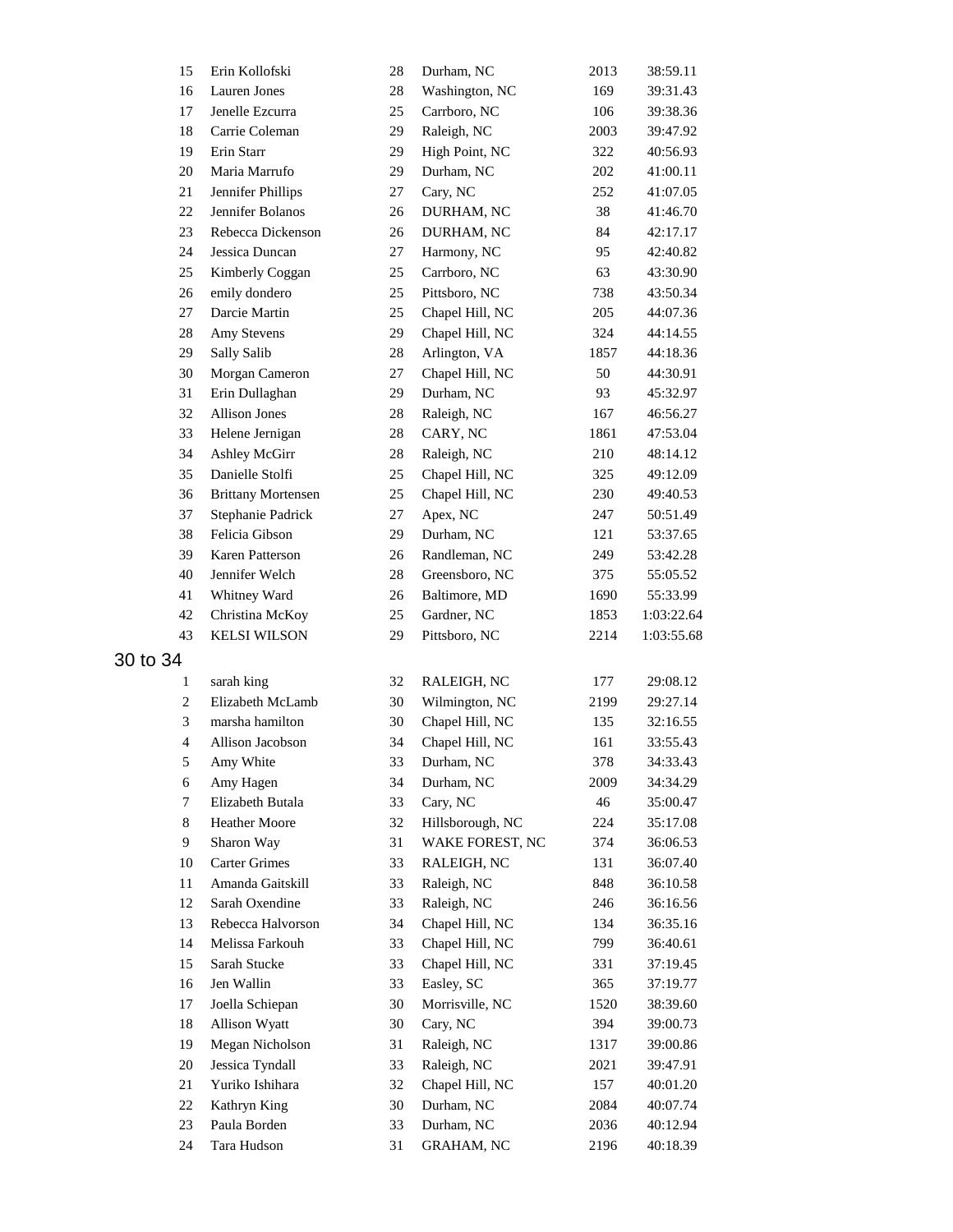| 25             | katherine thomson-jones                 | 34 | Chapel Hill, NC   | 343  | 40:55.49   |
|----------------|-----------------------------------------|----|-------------------|------|------------|
| 26             | Hollie Allen                            | 30 | Apex, NC          | 13   | 40:55.89   |
| 27             | Doris Gentry                            | 31 | Reidsville, NC    | 120  | 41:10.33   |
| $28\,$         | Okema Simpson                           | 33 | Charlotte, NC     | 308  | 41:29.25   |
| 29             | Whitney Kahn                            | 31 | Durham, NC        | 172  | 41:49.74   |
| 30             | <b>Molly Parks</b>                      | 30 | DURHAM, NC        | 2016 | 42:18.61   |
| 31             | Kristin Hendricks                       | 30 | Philadelphia, PA  | 146  | 43:37.94   |
| 32             | sarah viczorek                          | 31 | Greensboro, NC    | 1678 | 43:53.66   |
| 33             | erin stearns                            | 32 | Greensboro, NC    | 323  | 43:58.17   |
| 34             | Rachel Jacob                            | 31 | Emerald Isle, NC  | 160  | 44:57.57   |
| 35             | Kristen Hartley                         | 32 | Durham, NC        | 140  | 44:57.78   |
| 36             | Jamie Wax                               | 32 | Emerald Isle, NC  | 371  | 45:03.69   |
| 37             | Natalie Vizuete                         | 34 | Chapel Hill, NC   | 359  | 45:14.18   |
| 38             | Tina Stone                              | 32 | RALEIGH, NC       | 326  | 45:44.84   |
| 39             | Lauren McCarthy                         | 31 | Boston, MA        | 1196 | 45:54.14   |
| 40             | Leslie Kaloostian                       | 32 | Lumberton, NC     | 173  | 46:14.20   |
| 41             | Kara Deese                              | 33 | High Point, NC    | 78   | 46:36.20   |
| 42             | Melissa Pulliam                         | 32 | Chapel Hill, NC   | 263  | 46:37.53   |
| 43             | Courtney Doi                            | 30 | Mebane, NC        | 89   | 46:41.20   |
| 44             | Amanda Scherle                          | 34 | Hillsborough, NC  | 1519 | 46:42.25   |
| 45             | Alexandra DeSiato                       | 30 | Saxapahaw, NC     | 83   | 46:43.14   |
| 46             | Kelly Wilson                            | 32 | Durham, NC        | 1750 | 47:49.89   |
| 47             | Kena Bowman                             | 34 | Advance, NC       | 544  | 48:01.79   |
| 48             | Mary-Charles Nassif                     | 30 | Durham, NC        | 238  | 48:13.00   |
| 49             | Jessica Henry                           | 31 | DURHAM, NC        | 147  | 48:18.94   |
| 50             | Rebecca Semcer                          | 31 | Raleigh, NC       |      |            |
| 51             |                                         | 34 | Chapel Hill, NC   | 2209 | 48:42.86   |
| 52             | Alison Fragale<br><b>Heather Justus</b> |    | Gardner, NC       | 113  | 49:00.82   |
| 53             |                                         | 31 |                   | 171  | 49:23.82   |
|                | Kaori Asano                             | 30 | Chapel Hill, NC   | 18   | 52:00.97   |
| 54             | Karie Byerly                            | 30 | Chapel Hill, NC   | 47   | 55:09.68   |
| 55             | <b>McNair Rivers</b>                    | 32 | Chapel Hill, NC   | 272  | 57:12.76   |
| 56             | Sara Fletcher                           | 32 | Kernersville, NC  | 112  | 57:44.41   |
| 57             | Suvanida Duangudom                      | 32 | Chapel Hill, NC   | 92   | 1:00:08.48 |
| 58             | Rebecca Williams                        | 33 | CARY, NC          | 385  | 1:12:17.64 |
| 35 to 39       |                                         |    |                   |      |            |
| 1              | Elizabeth Way                           | 39 | Winston Salem, NC | 2318 | 29:11.24   |
| $\sqrt{2}$     | <b>RENE MOODY</b>                       | 39 | LEWISVILLE, NC    | 2315 | 29:18.22   |
| 3              | Michelle Beard                          | 37 | Cary, NC          | 27   | 29:30.73   |
| $\overline{4}$ | <b>Sage Rountree</b>                    | 37 | Chapel Hill, NC   | 284  | 29:44.97   |
| 5              | May Bryan                               | 39 | Chapel Hill, NC   | 42   | 31:07.01   |
| 6              | Sheila Rao-Dayton                       | 38 | Carrboro, NC      | 264  | 33:31.39   |
| $\tau$         | Sarah Lotchin                           | 35 | Chapel Hill, NC   | 199  | 34:18.66   |
| 8              | Tara Owens                              | 38 | Huntersville, NC  | 2316 | 34:51.59   |
| 9              | Katie Rosanbalm                         | 38 | Chapel Hill, NC   | 280  | 35:19.12   |
| 10             | Heather Harris                          | 36 | Chapel Hill, NC   | 138  | 36:02.30   |
| 11             | Rie Nakanishi                           | 35 | Chapel Hill, NC   | 236  | 36:15.89   |
| 12             | Shannon Lebakken                        | 39 | Lillington, NC    | 194  | 37:44.72   |
| 13             | Hisako Kurebayashi                      | 35 | Raleigh, NC       | 1085 | 37:48.26   |
| 14             | Carey Leach                             | 37 | Durham, NC        | 193  | 38:59.95   |
| 15             | Lesley Rideout                          | 38 | Chapel Hill, NC   | 269  | 39:23.18   |
| 16             | Yu Takeuchi                             | 36 | Raleigh, NC       | 1621 | 39:30.75   |
| 17             | Jennifer Wiggins                        | 35 | Chapel Hill, NC   | 380  | 39:59.68   |
| 18             | Monica Gainey                           | 35 | Durham, NC        | 2008 | 40:03.04   |
| 19             | Bettina Eckel                           | 36 | Chapel Hill, NC   | 101  | 40:05.51   |
|                |                                         |    |                   |      |            |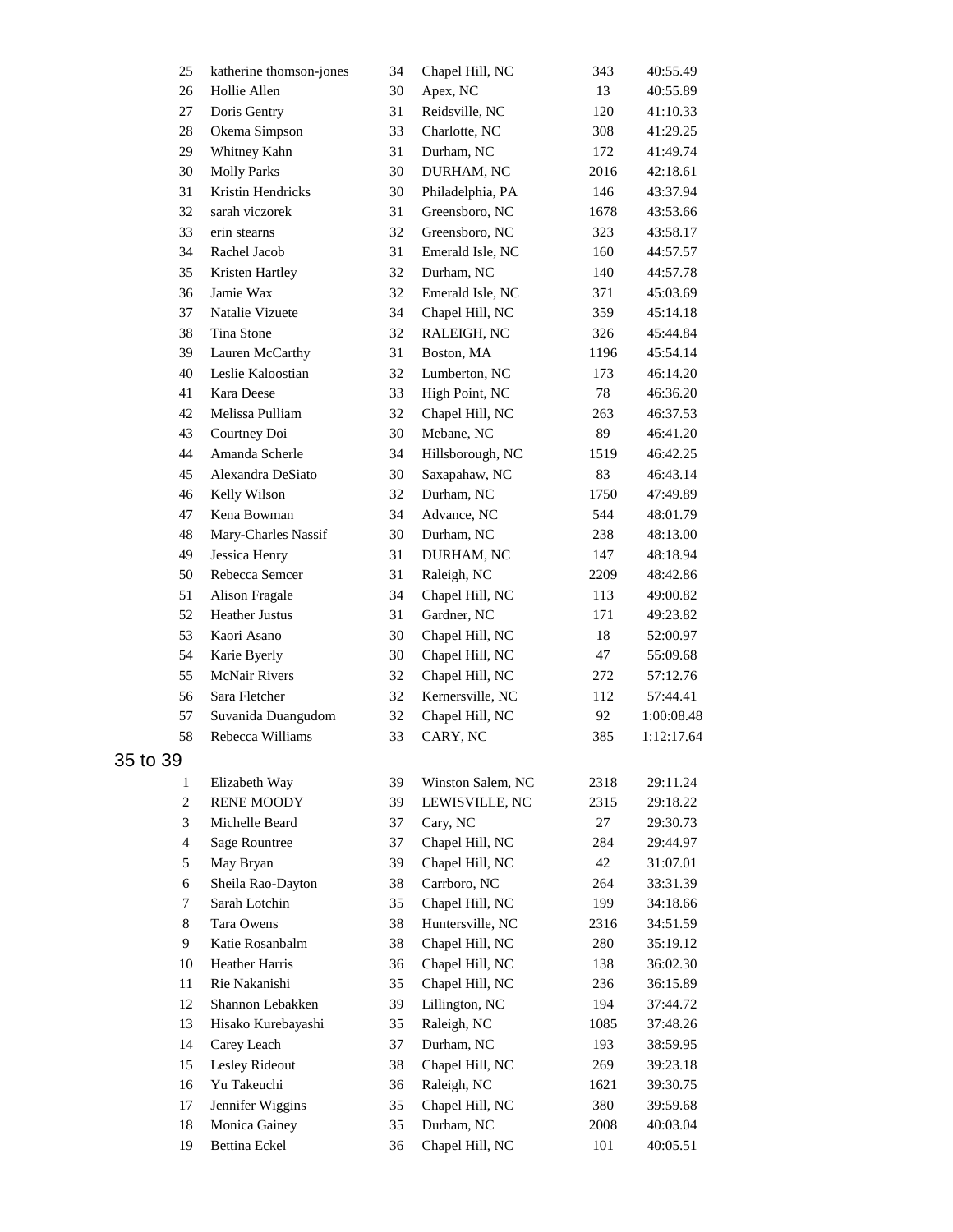| 20             | <b>Hailey Rose</b>        | 36 | Chapel Hill, NC       | 282  | 40:29.29   |
|----------------|---------------------------|----|-----------------------|------|------------|
| $21\,$         | <b>Bridget Riordan</b>    | 36 | Durham, NC            | 1467 | 40:40.11   |
| 22             | Anne Ardica               | 38 | Chapel Hill, NC       | 16   | 41:28.46   |
| 23             | Angie Watts               | 38 | Carrboro, NC          | 370  | 42:14.37   |
| 24             | Rachel Bearman            | 39 | Chapel Hill, NC       | 29   | 42:53.27   |
| 25             | D. Crowe                  | 39 | Fuquay-Varina, NC     | 72   | 42:53.55   |
| 26             | Rachel Goolsby            | 36 | Pittsboro, NC         | 126  | 43:12.17   |
| 27             | Betsy Zaragoza            | 39 | Chapel Hill, NC       | 396  | 43:28.58   |
| 28             | Heather Kumnick           | 36 | Chapel Hill, NC       | 181  | 43:57.38   |
| 29             | Laura Windham             | 39 | Chapel Hill, NC       | 388  | 44:05.41   |
| 30             | Carie Reese               | 35 | Goldsboro, NC         | 265  | 44:17.75   |
| 31             | <b>Betsy Kurnik</b>       | 38 | Franklinton, NC       | 183  | 46:00.47   |
| 32             | Carrie Gilmore            | 35 | Durham, NC            | 123  | 46:02.57   |
| 33             | Karen Canup               | 36 | Campobello, SC        | 53   | 46:05.44   |
| 34             | Monica Martins Da Silva   | 38 | Lumberton, NC         | 206  | 46:09.40   |
| 35             | Patricia Townsend         | 39 | Raleigh, NC           | 345  | 46:17.41   |
| 36             | Minna Wallace             | 35 | Durham, NC            | 1684 | 46:19.49   |
| 37             | Annie Roberge             | 35 | Durham, NC            | 274  | 46:56.71   |
| 38             | Heidi O'Neal              | 35 | <b>BURLINGTON, NC</b> | 242  | 48:13.15   |
| 39             | Viji Sathy                | 35 | Chapel Hill, NC       | 292  | 51:04.75   |
| 40             | Emily Roberson            | 36 | Chapel Hill, NC       | 275  | 55:09.16   |
| 41             | Sarah Anderson            | 38 | Chapel Hill, NC       | 15   | 1:12:20.65 |
| 42             | cindy Hogston             | 39 | Boiling Springs, NC   | 152  | 1:15:49.51 |
|                |                           |    |                       |      |            |
| 40 to 44       |                           |    |                       |      |            |
| 1              | Jamie Dilweg              | 43 | Chapel Hill, NC       | 2005 | 28:24.22   |
| $\overline{c}$ | Kristin Tucker            | 41 | Hillsborough, NC      | 349  | 31:35.62   |
| 3              | Cheryl Hancock            | 40 | Kernersville, NC      | 2313 | 31:41.77   |
| $\overline{4}$ | <b>Jill Rose</b>          | 42 | Chapel Hill, NC       | 1884 | 33:59.66   |
| 5              | Joanne Phillips           | 44 | Raleigh, NC           | 2206 | 34:01.37   |
| 6              | Anne Clark                | 44 | Chapel Hill, NC       | 641  | 36:20.41   |
| 7              | Meredith Marley           | 42 | Bahama, NC            | 201  | 36:45.87   |
| $8\,$          | Lisa Turner               | 43 | Chapel Hill, NC       | 351  | 38:08.11   |
| 9              | Deanne Trollinger         | 41 | Winston-Salem, NC     | 347  | 38:50.22   |
| 10             | <b>Beth Vickers</b>       | 44 | Chapel Hill, NC       | 358  | 41:09.22   |
| 11             | Laurel Sargeant           | 43 | Kinston, NC           | 291  | 41:24.32   |
| 12             | Christelle Douillet       | 41 | Chapel Hill, NC       | 90   | 42:04.64   |
| 13             | Julie Carrow              | 42 | DURHAM, NC            | 56   | 42:17.19   |
| 14             | Melinda Roman             | 41 | DURHAM, NC            | 279  | 43:02.13   |
| 15             | Melissa Phipps            | 42 | Winston-Salem, NC     | 254  | 43:13.32   |
| 16             | Kathy Taylor              | 44 | WAKE FOREST, NC       | 1625 | 43:51.89   |
| 17             | Kristin Bruning           | 43 | Chapel Hill, NC       | 1878 | 43:56.24   |
| 18             | Felicia Carter            | 40 | Chapel Hill, NC       | 58   | 44:20.45   |
| 19             | stephanie Eisner          | 42 | Chapel Hill, NC       | 776  | 44:20.63   |
| 20             | <b>Sherry Starnes</b>     | 43 | Chapel Hill, NC       | 1877 | 44:23.57   |
| 21             | Jennie Ellison            | 42 | Charlotte, NC         | 780  | 44:24.70   |
| 22             | Tina Merhoff              | 40 | Salisbury, NC         | 2339 | 45:21.46   |
| 23             | Amy Hoogervorst           | 41 | Chapel Hill, NC       | 153  | 46:25.12   |
| 24             | Stella Boswell            | 42 | Chapel Hill, NC       | 2001 | 46:42.12   |
| 25             | Melinda Abrams            | 44 | Chapel Hill, NC       | 1902 | 47:21.93   |
| 26             | Robin johnson             | 42 | Nashville, NC         | 2011 | 48:13.92   |
| 27             | Leigh Staelin             | 40 | Chapel Hill, NC       | 320  | 48:22.49   |
| 28             | Sondra Komada             | 43 | Chapel Hill, NC       | 179  | 48:35.83   |
| 29             | Cristina Smith            | 40 | Chapel Hill, NC       | 310  | 55:01.42   |
| 30             | <b>Charlotte Burnette</b> | 44 | Rocky Mount, NC       | 2189 | 58:49.00   |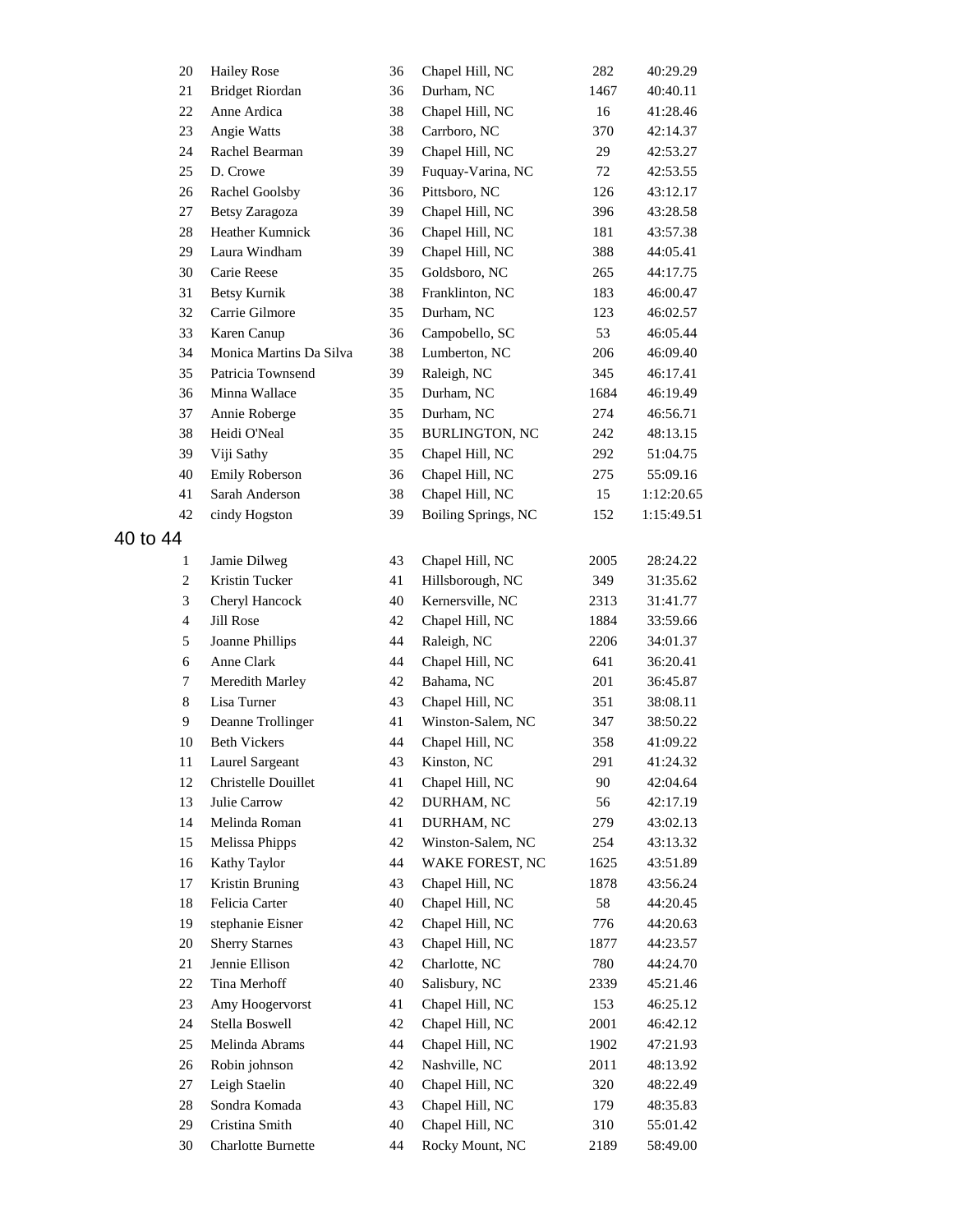| 31                  | <b>Allison Hayes</b>               | 41       | Chapel Hill, NC             | 142         | 59:25.35             |
|---------------------|------------------------------------|----------|-----------------------------|-------------|----------------------|
| 32                  | Naomi Tornoe                       | 42       | Hillsborough, NC            | 1648        | 1:01:13.12           |
| 33                  | Julia Tauras                       | 42       | Durham, NC                  | 335         | 1:03:45.63           |
| 45 to 49            |                                    |          |                             |             |                      |
| 1                   | Maryanne Faneck                    | 47       | Cary, NC                    | 2237        | 33:54.41             |
| $\overline{c}$      | Gwen Van Ark                       | 46       | Chapel Hill, NC             | 355         | 35:27.87             |
| 3                   | Jill Booth                         | 49       | Greensboro, NC              | 39          | 36:22.04             |
| $\overline{4}$      | Cricket Lane                       | 49       | Clayton, NC                 | 1104        | 36:50.06             |
| 5                   | Karyn Hede                         | 45       | Chapel Hill, NC             | 145         | 37:47.12             |
| 6                   | Anne Latour                        | 48       | Cary, NC                    | 191         | 38:47.36             |
| $\tau$              | Rebecca Kirchstein                 | 47       | Raleigh, NC                 | 178         | 40:11.98             |
| 8                   | Karen Cathey                       | 47       | Charlotte, NC               | 60          | 40:12.52             |
| 9                   | <b>Tracy Spooner</b>               | 45       | Raleigh, NC                 | 2211        | 40:42.36             |
| 10                  | Sara Morgan                        | 48       | Chapel Hill, NC             | 1274        | 41:20.97             |
| 11                  | Beth Knox                          | 49       | Cary, NC                    | 1074        | 41:23.70             |
| 12                  | Carolyn Doherty                    | 48       | Winston-Salem, NC           | 88          | 43:20.62             |
| 13                  | Carol Epling                       | 47       | Chapel Hill, NC             | 1879        | 43:52.47             |
| 14                  | Meg Stouffer                       | 49       | Chapel Hill, NC             | 327         | 44:32.69             |
| 15                  | Kelly Allen                        | 49       | Rocky Mount, NC             | 406         | 48:05.72             |
| 16                  | Mary Buonfiglio                    | 49       | Chapel Hill, NC             | 44          | 50:26.60             |
| 17                  | Leslie Smollen                     | 45       | Chapel Hill, NC             | 311         | 57:11.27             |
| 18                  | Leigh Blount                       | 47       | Clemmons, NC                | 36          | 57:32.85             |
| 19                  | Leigh Shamblin                     | 45       | Chapel Hill, NC             | 302         | 58:49.45             |
| 20                  | Alexandra Garcia-Granados          | 47       | Durham, NC                  | 118         | 59:25.31             |
| 21                  | Susan Hoerger                      | 49       | Chapel Hill, NC             | 150         | 1:00:23.01           |
| 22                  | Teresa Williams                    | 47       | Chapel Hill, NC             | 386         | 1:03:54.72           |
| 50 to 54            |                                    |          |                             |             |                      |
|                     |                                    |          |                             |             |                      |
| 1                   | Julie Jacobson Vann                | 53<br>54 | Chapel Hill, NC             | 162         | 37:09.41             |
| $\overline{c}$<br>3 | <b>Sally Ivins</b>                 | 51       | Carrboro, NC                | 158         | 38:10.08<br>40:50.16 |
| $\overline{4}$      | Gayle Thomas                       | 53       | Chapel Hill, NC             | 340<br>1219 | 41:04.93             |
| 5                   | Nancy McKinney<br>Lisa Soeters     | 54       | Apex, NC<br>Chapel Hill, NC | 315         | 47:23.54             |
| 6                   | Alma Harrewijn                     | 51       | Pittsboro, NC               | 136         | 50:46.84             |
| 7                   | maritza cresce                     | 52       | Raleigh, NC                 | 69          | 51:34.87             |
|                     |                                    |          |                             | 2007        |                      |
| 8<br>9              | Margaret Frothingham<br>Kim Dawson | 53<br>52 | Durham, NC<br>Carrboro, NC  | 77          | 52:21.37<br>54:22.45 |
|                     |                                    |          |                             |             |                      |
| 55 to 59            |                                    |          |                             |             |                      |
| 1                   | Holly Christian                    | 59       | Chapel Hill, NC             | 61          | 31:37.70             |
| $\overline{c}$      | Mary Moss                          | 55       | Raleigh, NC                 | 2203        | 32:54.32             |
| 3                   | Diana Bloomfield                   | 57       | Raleigh, NC                 | 527         | 38:35.70             |
| $\overline{4}$      | Jennifer Talbot                    | 56       | Cary, NC                    | 2212        | 41:27.31             |
| 5                   | Karen Jones                        | 56       | Macon, GA                   | 168         | 47:00.62             |
| 6                   | Jill Blackburn                     | 56       | Chapel Hill, NC             | 34          | 49:03.11             |
| 7                   | Brenda Moore                       | 56       | Greensboro, NC              | 223         | 53:21.67             |
| 60 to 64            |                                    |          |                             |             |                      |
| 1                   | Gloria Preston                     | 63       | Chapel Hill, NC             | 261         | 39:16.10             |
| $\overline{c}$      | Mary Whitt                         | 61       | Wilmington, NC              | 379         | 42:30.21             |
| 3                   | Carol Bylinski                     | 62       | Chapel Hill, NC             | 49          | 45:43.91             |
| $\overline{4}$      | Sue Viola Proctor                  | 61       | Mebane, NC                  | 2207        | 46:34.45             |
| 5                   | Katie Davis                        | 61       | WAKE FOREST, NC             | 76          | 46:49.63             |
| 65 to 69            |                                    |          |                             |             |                      |
| $\mathbf{1}$        | ruth east                          | 67       | Yanceyville, NC             | 99          | 43:07.85             |
| $\overline{c}$      | <b>Shirley Connelly</b>            | 68       | Pacolet, SC                 | 65          | 47:58.83             |
|                     |                                    |          |                             |             |                      |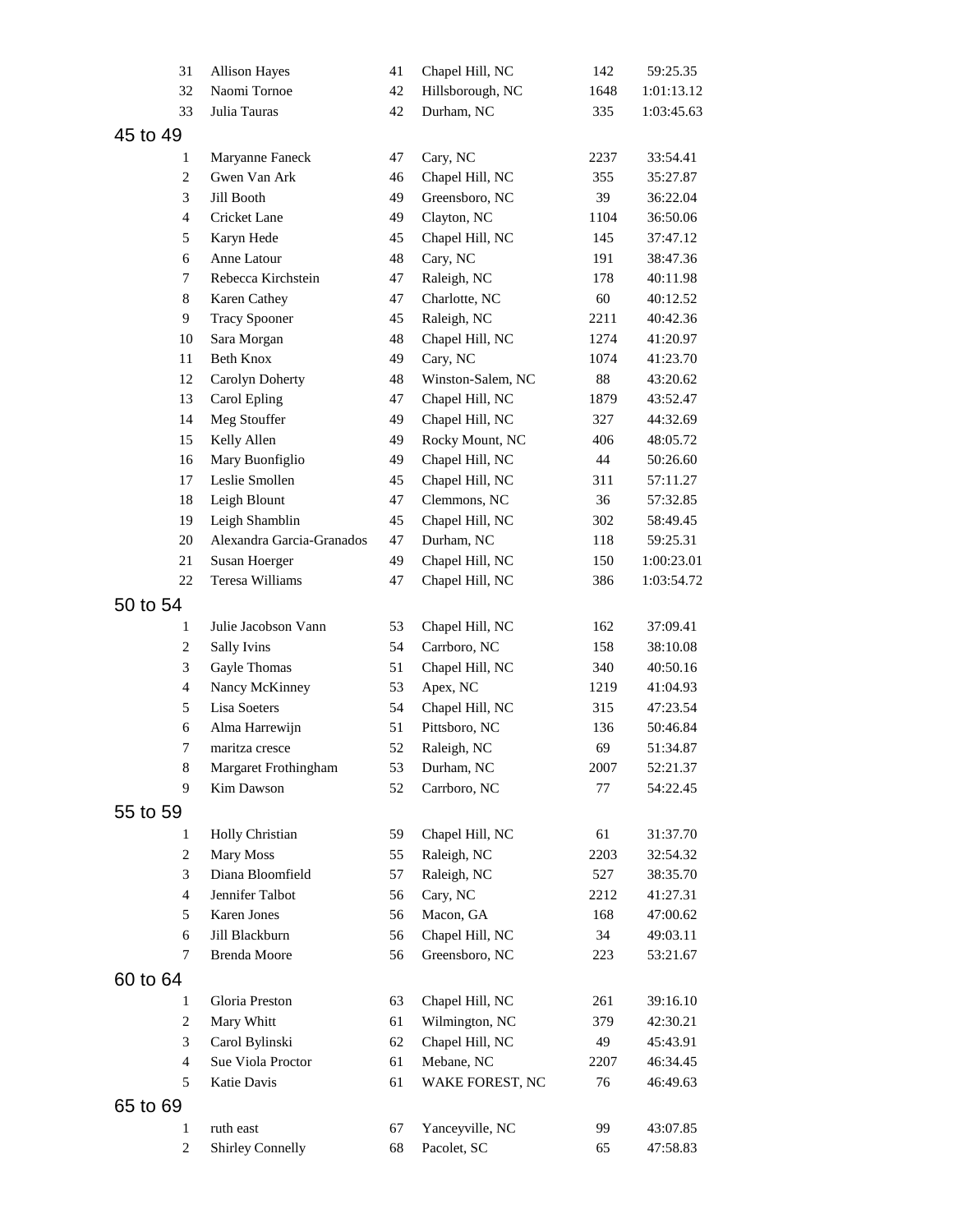| 5 to 9   |                |                        |    |                     |      |            |
|----------|----------------|------------------------|----|---------------------|------|------------|
|          | 1              | Klaas van Kempen       | 9  | Chapel Hill, NC     | 1881 | 33:49.28   |
|          | $\overline{c}$ | <b>Blake Schieffer</b> | 9  | Terrell, NC         | 297  | 35:07.27   |
|          | 3              | Joshua Cannon          | 8  | Chapel Hill, NC     | 52   | 37:18.08   |
| 10 to 14 |                |                        |    |                     |      |            |
|          | 1              | Robert Byerly          | 14 | Chapel Hill, NC     | 48   | 25:43.05   |
|          | $\overline{c}$ | Peter Williams         | 13 | Chapel Hill, NC     | 384  | 26:43.74   |
|          | 3              | Eli Rose               | 11 | Chapel Hill, NC     | 1883 | 28:23.68   |
|          | $\overline{4}$ | Zachary Wesson         | 13 | Denver, CO          | 377  | 29:13.61   |
|          | 5              | connor mcdonald        | 12 | Chapel Hill, NC     | 209  | 29:32.69   |
|          | 6              | spencer waters         | 13 | supply, NC          | 368  | 35:47.46   |
|          | 7              | Asher Carter           | 13 | Chapel Hill, NC     | 57   | 37:35.94   |
| 15 to 19 |                |                        |    |                     |      |            |
|          | $\mathbf{1}$   | Scott Lallier          | 18 | Durham, NC          | 190  | 24:21.08   |
|          | $\overline{c}$ | Kyle Mumma             | 19 | Durham, NC          | 232  | 27:56.09   |
|          | 3              | <b>Thomas Phillips</b> | 15 | Raleigh, NC         | 2017 | 31:46.88   |
|          | 4              | John Morton            | 19 | CARY, NC            | 1281 | 34:07.37   |
|          | 5              | Ricardo Hernandez      | 15 | Unknown, NA         | 1886 | 46:58.34   |
| 20 to 24 |                |                        |    |                     |      |            |
|          | 1              | William Harris         | 22 | Chapel Hill, NC     | 935  | 24:48.17   |
|          | $\overline{c}$ | Shay Frendt            | 24 | Raleigh, NC         | 116  | 31:00.61   |
|          | 3              | Wes Payne              | 22 | High Point, NC      | 2317 | 31:47.88   |
|          | $\overline{4}$ | Adam Alford            | 22 | Morrisville, NC     | 2181 | 31:57.52   |
|          | 5              | Drew McGowan           | 23 | Greenville, NC      | 212  | 33:16.42   |
|          | 6              | <b>Bhavin Patel</b>    | 23 | Raleigh, NC         | 2204 | 38:57.41   |
|          | 7              | Mike Darlington        | 23 | Durham, NC          | 700  | 1:32:43.05 |
|          |                |                        |    |                     |      |            |
| 25 to 29 |                |                        |    |                     |      |            |
|          | 1              | <b>Jeffrey Peters</b>  | 29 | CARY, NC            | 251  | 25:43.07   |
|          | $\overline{c}$ | jaime vega             | 27 | Durham, NC          | 356  | 27:17.58   |
|          | 3              | <b>Jared Drexler</b>   | 29 | Chapel Hill, NC     | 91   | 29:08.67   |
|          | 4              | Tony Srithai           | 27 | Chapel Hill, NC     | 319  | 29:54.75   |
|          | 5              | Stephen Telloni        | 27 | Chapel Hill, NC     | 339  | 30:37.25   |
|          | 6              | Robert Franklin        | 26 | Montross, VA        | 114  | 31:46.96   |
|          | 7              | Anup Patel             | 26 | Unknown, NA         | 1887 | 33:25.64   |
|          | 8              | Zach Boland            | 26 | Charlottesville, VA | 37   | 34:01.70   |
|          | 9              | Chad Duncan            | 27 | Harmony, NC         | 94   | 36:07.35   |
|          | 10             | Weston Waxweiler       | 27 | Chapel Hill, NC     | 372  | 37:13.66   |
|          | 11             | Daniel Hatley          | 26 | Chapel Hill, NC     | 141  | 37:13.99   |
|          | 12             | joe cresce             | 27 | Raleigh, NC         | 68   | 39:48.12   |
|          | 13             | Michael Stanley        | 29 | RALEIGH, NC         | 321  | 40:24.90   |
|          | 14             | Rob Sandy              | 25 | Chicago, IL         | 287  | 41:08.90   |
|          | 15             | Matt Efird             | 26 | Carrboro, NC        | 102  | 1:01:45.81 |
| 30 to 34 |                |                        |    |                     |      |            |
|          | 1              | Luke Werner            | 30 | Chapel Hill, NC     | 376  | 27:49.78   |
|          | $\overline{c}$ | David VanSpybrook      | 34 | Durham, NC          | 2022 | 31:55.96   |
|          | 3              | Jason Strong           | 30 | Tappahannock, VA    | 328  | 32:25.88   |
|          | $\overline{4}$ | Jon McLamb             | 31 | Wilmington, NC      | 2200 | 32:49.33   |
|          | 5              | <b>Blaine Warren</b>   | 33 | Durham, NC          | 366  | 32:58.07   |
|          | 6              | Robert Sanheim         | 31 | Chapel Hill, NC     | 289  | 33:52.13   |
|          | 7              | Derek Ommert           | 31 | Raleigh, NC         | 244  | 34:45.04   |
|          | 8              | Rob Wiggins            | 34 | Raleigh, NC         | 381  | 34:45.22   |
|          | 9              | John Briley            | 31 | Winterville, NC     | 565  | 35:11.33   |
|          | 10             | Joshua Schieffer       | 33 | Terrell, NC         | 299  | 35:11.47   |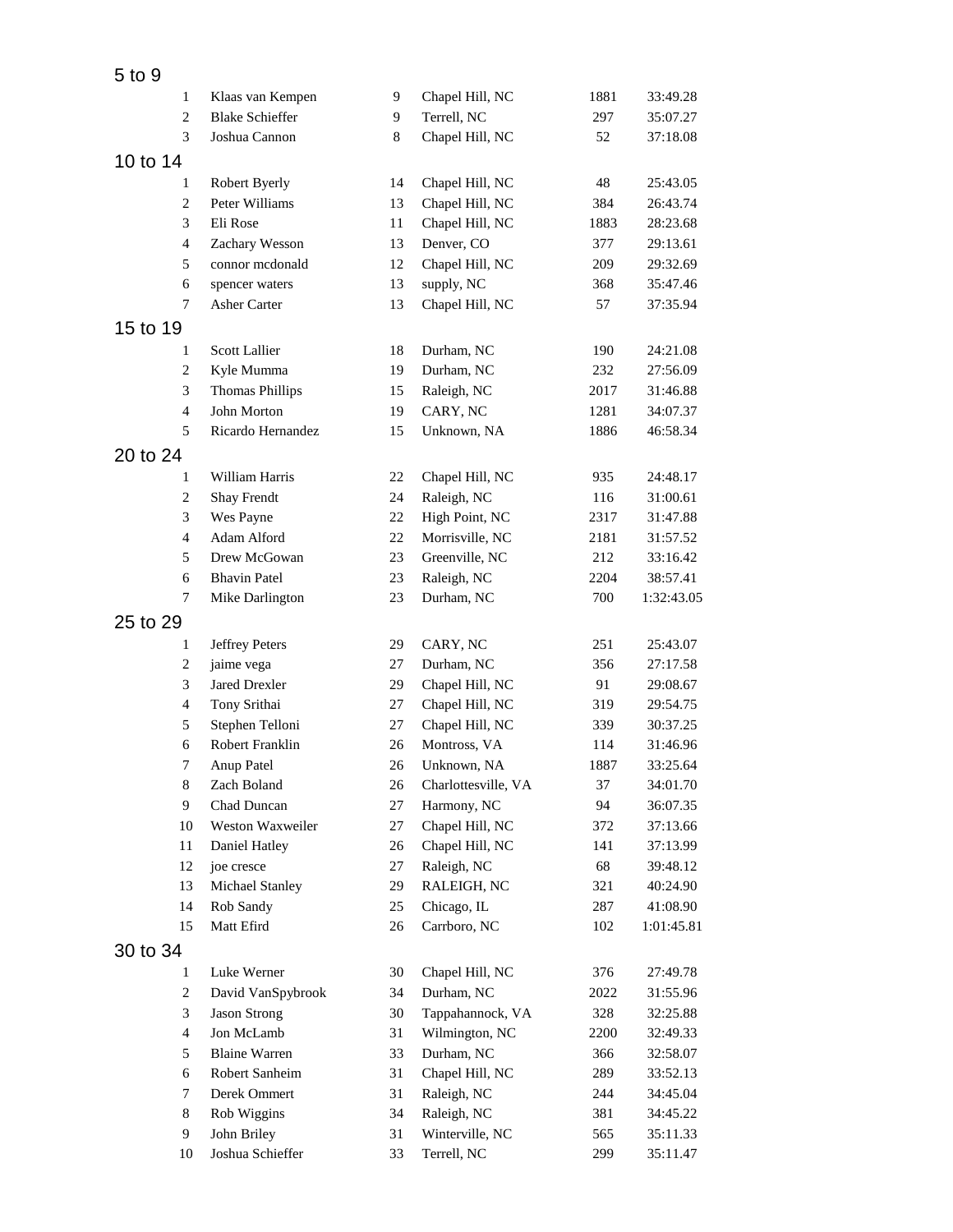| 11             | Matthew Bubriski                      | 30 | Raleigh, NC           | 43   | 35:57.22                 |
|----------------|---------------------------------------|----|-----------------------|------|--------------------------|
| 12             | Richard Wilkie                        | 31 | Chapel Hill, NC       | 1736 | 36:29.28                 |
| 13             | <b>Brian Murphy</b>                   | 33 | Cary, NC              | 233  | 36:37.42                 |
| 14             | <b>Ben Gentry</b>                     | 33 | Reidsville, NC        | 119  | 36:47.66                 |
| 15             | Eric McCandless                       | 31 | Stokesdale, NC        | 207  | 37:02.94                 |
| 16             | Greg Delbridge                        | 31 | Rocky Mount, NC       | 79   | 38:03.93                 |
| 17             | <b>Ryan East</b>                      | 32 | Raleigh, NC           | 100  | 38:25.09                 |
| 18             | Matthew Hearp                         | 34 | Washington, NC        | 143  | 38:28.20                 |
| 19             | Matt Wyatt                            | 34 | Cary, NC              | 395  | 39:00.55                 |
| 20             | <b>Brian Schroeder</b>                | 32 | stanley, NC           | 301  | 39:03.42                 |
| 21             | Mark Watson                           | 33 | Laurel Springs, NC    | 369  | 39:22.98                 |
| 22             | Glenn Barnes                          | 32 | <b>GRAHAM, NC</b>     | 22   | 40:40.17                 |
| 23             | Emilio Medina                         | 30 | Durham, NC            | 217  | 40:57.18                 |
| 24             | Paul East                             | 33 | Cary, NC              | 98   | 42:57.37                 |
| 25             | Kevin Bill                            | 31 | Durham, NC            | 32   | 45:02.61                 |
| 26             | Drew Roland                           | 34 | WAKE FOREST, NC       | 278  | 46:06.06                 |
| 27             | Andrew Greenberg                      | 31 | RALEIGH, NC           | 884  | 46:25.85                 |
| 28             | <b>Steve Jones</b>                    | 33 | louisburg, NC         | 170  | 46:38.70                 |
| 29             | Joseph Walker                         | 32 | Raleigh, NC           | 364  | 46:49.57                 |
| 30             | Stephen McGregor                      | 31 | Hillsborough, NC      | 215  | 46:59.93                 |
| 31             | Michael Henry                         | 31 | DURHAM, NC            | 148  | 48:17.58                 |
| 35 to 39       |                                       |    |                       |      |                          |
| 1              | Jay Parker                            | 38 | Chapel Hill, NC       | 2348 | 26:54.96                 |
| 2              | George Feller                         | 35 | Carrboro, NC          | 2192 | 28:07.21                 |
| 3              | <b>Bill Sanford</b>                   | 37 | Hillsborough, NC      | 288  | 29:58.64                 |
| $\overline{4}$ | tom hancock                           | 39 | Kernersville, NC      | 2314 | 30:52.92                 |
| 5              | Eric Savage                           | 39 | Chapel Hill, NC       | 296  | 32:40.18                 |
| 6              | <b>Brad Dean</b>                      | 38 | WAKE FOREST, NC       | 709  | 34:18.81                 |
| 7              | Chris Rasmussen                       | 37 | WAKE FOREST, NC       | 2019 | 34:31.38                 |
| $\,8\,$        | Erik Hagen                            | 35 | Durham, NC            | 2010 | 34:59.80                 |
| 9              | MICHAEL WAY                           | 38 | Winston Salem, NC     | 373  | 36:21.91                 |
| 10             | Christopher Limerick                  | 39 | Chapel Hill, NC       | 1142 | 36:32.38                 |
| 11             | Douglas Hoogervorst                   | 39 | Chapel Hill, NC       | 154  | 39:02.21                 |
| 12             | Jason Fletcher                        | 39 | Kernersville, NC      | 111  | 39:10.98                 |
| 13             | Robert Morrell                        | 36 | RALEIGH, NC           | 229  | 44:53.63                 |
| 14             |                                       | 38 | RALEIGH, NC           | 277  |                          |
| 15             | <b>Brad Roland</b><br>Alexander Abell | 36 | Chapel Hill, NC       | 11   | 46:01.30                 |
| 16             | <b>Bryan Dunston</b>                  | 36 | Raleigh, NC           | 96   | 49:04.82                 |
| 17             | Marc O'Neal                           | 35 | <b>BURLINGTON, NC</b> | 1337 | 1:28:41.63<br>1:29:33.94 |
|                |                                       |    |                       |      |                          |
| 40 to 44       |                                       |    |                       |      |                          |
| 1              | Chris Fleming                         | 40 | Hillsborough, NC      | 110  | 25:58.36                 |
| $\overline{c}$ | Mark Spooner                          | 43 | Raleigh, NC           | 2210 | 32:17.73                 |
| 3              | Alan Walker                           | 40 | Chapel Hill, NC       | 362  | 33:32.19                 |
| $\overline{4}$ | John Pinto                            | 44 | Durham, NC            | 255  | 33:46.75                 |
| 5              | <b>Andrew Phillips</b>                | 43 | Raleigh, NC           | 2205 | 34:04.56                 |
| 6              | Jack mcGlinn                          | 41 | Chapel Hill, NC       | 211  | 35:09.95                 |
| 7              | Kyle Lawrence                         | 43 | Raleigh, NC           | 192  | 35:24.27                 |
| 8              | Vance Merhoff                         | 41 | Salisbury, NC         | 2340 | 35:43.35                 |
| 9              | <b>Tiger Harris</b>                   | 40 | Chapel Hill, NC       | 139  | 36:02.56                 |
| 10             | William Haight                        | 41 | Youngsville, NC       | 133  | 37:03.16                 |
| 11             | Jason Cronk                           | 42 | Pittsboro, NC         | 71   | 39:20.70                 |
| 12             | <b>Charles Mills</b>                  | 42 | Chapel Hill, NC       | 221  | 40:45.12                 |
| 13             | Jonathon Sargeant                     | 42 | Kinston, NC           | 290  | 41:23.50                 |
| 14             | Greg Ellison                          | 42 | Charlotte, NC         | 779  | 44:20.37                 |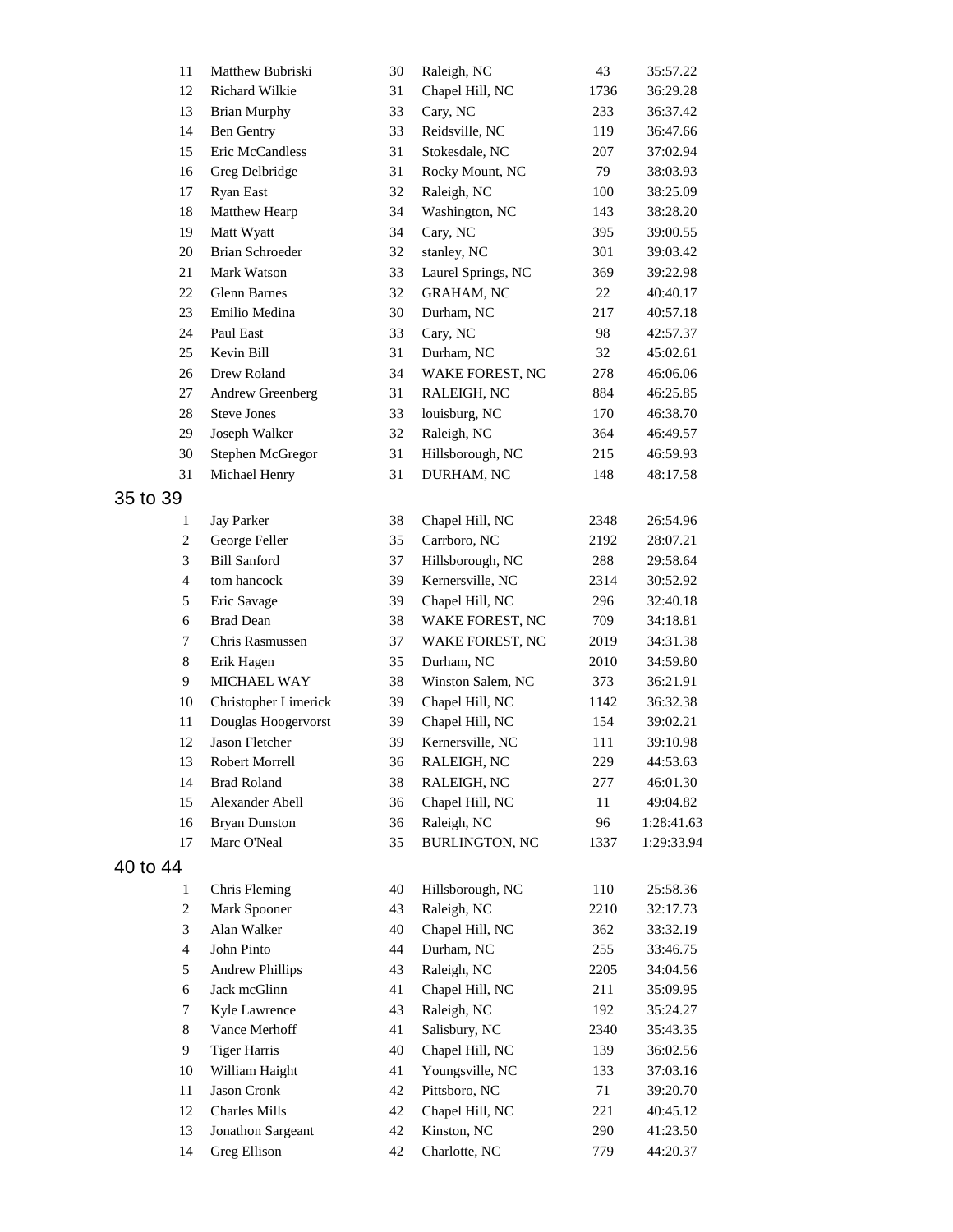| 15                  | christopher tyler             | 44       | Raleigh, NC       | 354         | 45:12.66             |
|---------------------|-------------------------------|----------|-------------------|-------------|----------------------|
| 16                  | Sean Murphy                   | 40       | Chapel Hill, NC   | 234         | 46:11.61             |
| 17                  | Darin Witherspoon             | 40       | Durham, NC        | 389         | 48:07.09             |
| 18                  | Stuart L. Stroud Stroud       | 42       | Kinston, NC       | 330         | 50:25.10             |
| 45 to 49            |                               |          |                   |             |                      |
| 1                   | John Hinton                   | 47       | Chapel Hill, NC   | 1885        | 21:34.61             |
| $\overline{c}$      | Paul Bishop                   | 46       | <b>GRAHAM, NC</b> | 33          | 27:14.69             |
| 3                   | David Daly                    | 49       | Chapel Hill, NC   | 73          | 27:57.49             |
| $\overline{4}$      | Keith Fishburne               | 45       | Raleigh, NC       | 108         | 33:04.98             |
| 5                   | <b>RICK WAECHTER</b>          | 47       | Chapel Hill, NC   | 361         | 33:44.64             |
| 6                   | Don Rives                     | 49       | Chapel Hill, NC   | 273         | 34:52.28             |
| $\tau$              | Kevin Mook                    | 47       | Apex, NC          | 1264        | 36:01.08             |
| $8\,$               |                               | 46       | Chapel Hill, NC   | 237         | 39:33.73             |
| 9                   | kevin nanry                   | 45       |                   |             |                      |
|                     | Geoff Creaghan                |          | Hillsborough, NC  | 67          | 41:12.92             |
| 10                  | Kevin Muldowney               | 47       | Winston Salem, NC | 231         | 50:26.36             |
| 11                  | David Griffin                 | 49       | Chapel Hill, NC   | 130         | 54:12.05             |
| 12                  | Jeff Peeler                   | 46       | High Point, NC    | 1387        | 54:38.37             |
| 13                  | <b>Bob Moran</b>              | 48       | RALEIGH, NC       | 228         | 58:13.83             |
| 50 to 54            |                               |          |                   |             |                      |
| 1                   | Tom Hoerger                   | 51       | Chapel Hill, NC   | 151         | 27:33.76             |
| $\overline{c}$      | Ed Booth                      | 54       | Greensboro, NC    | 2312        | 29:22.67             |
| 3                   | <b>Bill Merkel</b>            | 54       | Durham, NC        | 218         | 29:55.28             |
| $\overline{4}$      | Michael Piracci               | 52       | Chapel Hill, NC   | 256         | 30:53.74             |
| 5                   | Joe Morton                    | 50       | CARY, NC          | 1280        | 31:01.38             |
| 6                   | Ronnie Abernathy              | 51       | winston-salem, nc | 2311        | 32:53.88             |
| 7                   | Gary McCloskey                | 54       | Hillsborough, NC  | 208         | 34:07.90             |
| 8                   | Matt Bucklad                  | 51       | Chapel Hill, NC   | 582         | 36:03.21             |
| 9                   | Frank Rexford                 | 50       | Chapel Hill, NC   | 266         | 36:57.11             |
| 10                  | Tim Williams                  | 51       | Chapel Hill, NC   | 387         | 37:32.37             |
| 11                  | Rob Taylor                    | 51       | Raleigh, NC       | 337         | 39:34.30             |
| 12                  | paul cresce                   | 52       | Raleigh, NC       | 70          | 44:19.25             |
| 13                  | <b>Gregg Simmons</b>          | 51       | Siler City, NC    | 306         | 45:35.04             |
| 14                  | Jerry Harrington              | 53       | Chapel Hill, NC   | 137         | 45:53.82             |
| 15                  | <b>Bill Soeters</b>           | 53       | Chapel Hill, NC   | 312         | 47:18.44             |
| 16                  | Tom Taylor                    | 51       | WAKE FOREST, NC   | 338         | 48:09.01             |
| 55 to 59            |                               |          |                   |             |                      |
|                     |                               |          | Boone, NC         | 399         |                      |
| 1<br>$\overline{c}$ | Gregory Adams<br>Zack Osborne | 56<br>59 |                   |             | 29:31.15             |
| 3                   |                               |          | Greensboro, NC    | 245<br>1882 | 33:58.36<br>36:43.49 |
| $\overline{4}$      | Chuck Cunningham<br>R Sisk    | 58       | Unknown, NA       |             |                      |
|                     | carlos Escobar                | 59       | Chapel Hill, NC   | 309         | 36:52.48             |
| 5                   |                               | 57       | Raleigh, NC       | 104         | 37:19.50             |
| 6                   | David Kelchner                | 55       | Chapel Hill, NC   | 2254        | 38:40.69             |
| 7                   | <b>Bragg Cox</b>              | 55       | Cary, NC          | 2190        | 41:31.53             |
| 8                   | Mike Dinola                   | 55       | Chapel Hill, NC   | 87          | 41:50.49             |
| 9                   | Marty McGowan                 | 55       | Wilmington, NC    | 213         | 41:53.97             |
| 10                  | <b>Charles Moose</b>          | 56       | Durham, NC        | 225         | 43:17.64             |
| 60 to 64            |                               |          |                   |             |                      |
| 1                   | Larry Kroviak                 | 60       | Durham, NC        | 1850        | 32:44.88             |
| $\mathbf{2}$        | Don Brown                     | 60       | Matthews, NC      | 2188        | 37:04.65             |
| 3                   | Louis Gadrinab                | 64       | DURHAM, NC        | 117         | 48:18.92             |
| 65 to 69            |                               |          |                   |             |                      |
| 1                   | <b>Edward Davis</b>           | 65       | Chapel Hill, NC   | 75          | 33:37.26             |
| $\overline{c}$      | laurie east                   | 68       | Yanceyville, NC   | 97          | 38:32.62             |
|                     |                               |          |                   |             |                      |